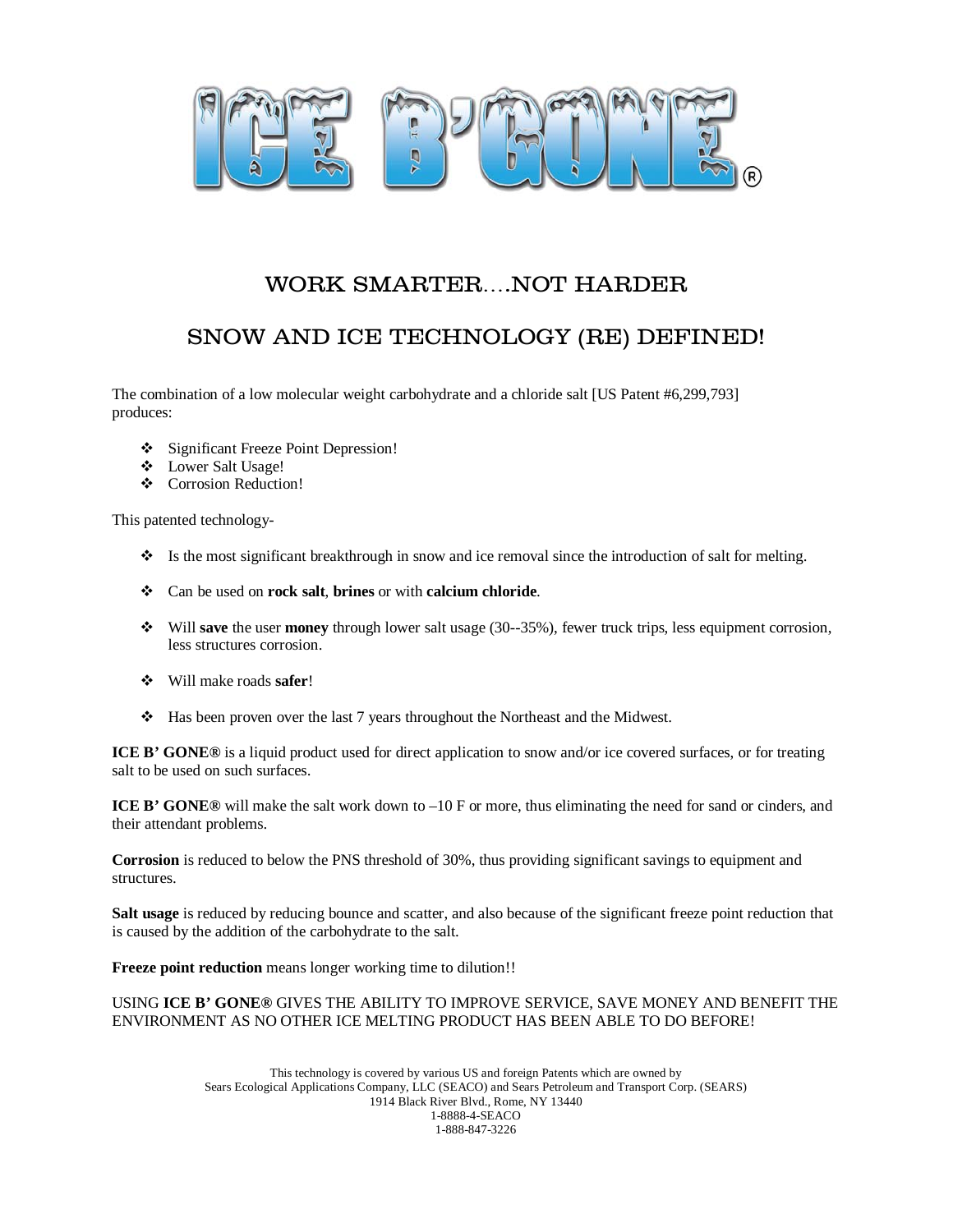#### **Product descriptions- Ice B' Gone ®**

**Ice B' Gone (I)-** The original patented uses by-products of alcohol distillation, brewing and/or corn steeping in combination with chloride salts to achieve freeze point reduction, corrosion reduction, decreased salt use and lessened environmental impact.

**Ice B' Gone (II**)- The combining of low molecular weight carbohydrates with Magnesium Chloride and electively, corrosion reducers and/or thickeners; a manufactured product that assures reliable quality and consistency. Because of its low phosphorus count, it has very little impact on water quality. Available in two versions, for liquid and for salt pile treatment. The latter being slightly more viscous to preclude pile leaching.

IBG II is also available with acetates in place of chloride salts, as needed for specific applications. Some users also request water soluble dyes to be added to reflect application.

#### **ADVANTAGES OF USING TREATED SALT AND SALT SOLUTIONS**

- $\div$  Reduction of corrosion by 60-80%
- Reduction of usage by 30-40%
- $\triangleleft$  Reduction of salt cost, overall, by 10%\*
- Improved service level
- Less overtime and vehicle operating cost
- Environmentally beneficial

\*See "Cost Savings"

#### **Typical Corrosion Performance:**

| Deicing Fluid                         | <b>PNSDOT Relative</b><br><b>Corrosion Rate</b> |
|---------------------------------------|-------------------------------------------------|
| Distilled Water                       |                                                 |
| Rock Salt (NaCl)                      | 100                                             |
| Calcium Chloride (CaCl <sub>2</sub> ) | 121                                             |
| Magnesium Chloride ( $MgCl2$ )        | 80                                              |
| ICE B'GONE® (I)                       | 24.7                                            |
| ICE B'GONE® (II)                      |                                                 |

Corrosion Rates: The Pacific Northwest Snowfighters (PNS) method of determining corrosivity employs a modified National Association of Corrosion Engineers test method (TM-01-69) where steel corrosion rates are compared with rock salt solution. The requirement is that deicers should have a corrosion rate of 70% less than that of rock salt. ICE B'GONE® I and II more than comply with this requirement.

#### **COST SAVINGS**

Using an example of 10% savings: Dry salt cost, \$40/T, Treated salt cost, usually at \$15 more than  $\text{dry} = $55 \times 40\%$ use reduction =  $$22.$   $$55 - $22 = $33$  versus \$40 for dry; more than a 10% reduction.

Add to this the **reduction in trips**, **lessened overtime**, **reduction in corrosion of vehicles and equipment**, as well as the **greater service level** typically achieved. The **greatly improved impact** on the **environment**, **concrete and structures** makes a compelling argument for the use of IBG products! Note that the addition of IBG products lowers the working temperature of road salt from approximately 18° F to approximately -10° F, so that it is not necessary to resort to sand or cinders to keep road passable at low temperatures.

#### **Typical Analysis:**

|                   | IBG (II)            | IBG(I)                |
|-------------------|---------------------|-----------------------|
| MgCl <sub>2</sub> | 22% - 27%           | $14\% - 16\%$         |
| Spec Gravity      | $1.28 - 1.32$       | $1.28 - 1.32$         |
| <b>PH</b>         | $4.0 - 6.0$         | $4.0 - 6.0$           |
| Solubility        | >98%                | > 95%                 |
| Odor              | <b>Slight Sweet</b> | <b>Light Molasses</b> |
| Weight/Gallon     | $10.5 - 10.9$ lbs   | $10.5 - 10.9$ lbs     |
| Freeze Point      | $<$ 40°F            | $<$ 40 $\rm{^oF}$     |

Biological Oxygen Demand (BOD) in IBG II is 0.04 to 0.14 KgO<sub>2</sub>/KgDeicer and IBG I is .20 to .24 KgO<sub>2</sub>/KgDeicer.

#### **PRODUCT AVAILABILITY**

Sears operated facilities and distributor facilities recognize the need for prompt delivery of product when conditions are adverse. Modern bottom loading and gauging systems assure quick accurate loading without delay. Large tank storage assures adequate supply.

#### **A WORD ABOUT PATENTS AND TECHNOLOGY IN THE ICE MELTING INDUSTRY -**

Since the middle 1990's, when agricultural additives for salt first started appearing, there have been many claims and patent issues. SEARS has been in the industry with strong technical and chemistry support since its entry in 1997. Sears has a number of issued patents as a result of this significant research effort and has made the primary discovery that Low Molecular Weight Carbohydrates, when mixed at the proper ratios with a chloride salt, have a synergistic effect on Freeze Point, as well as causing a reduction in the corrosivity of the salt.

All other refined product patents are secondary to Sears primary 1999 patent. Therefore, the user of a Sears licensed product is assured of quiet enjoyment, highest effectiveness, low cost, reduced environmental impact and the economies associated with less trips and truck time.